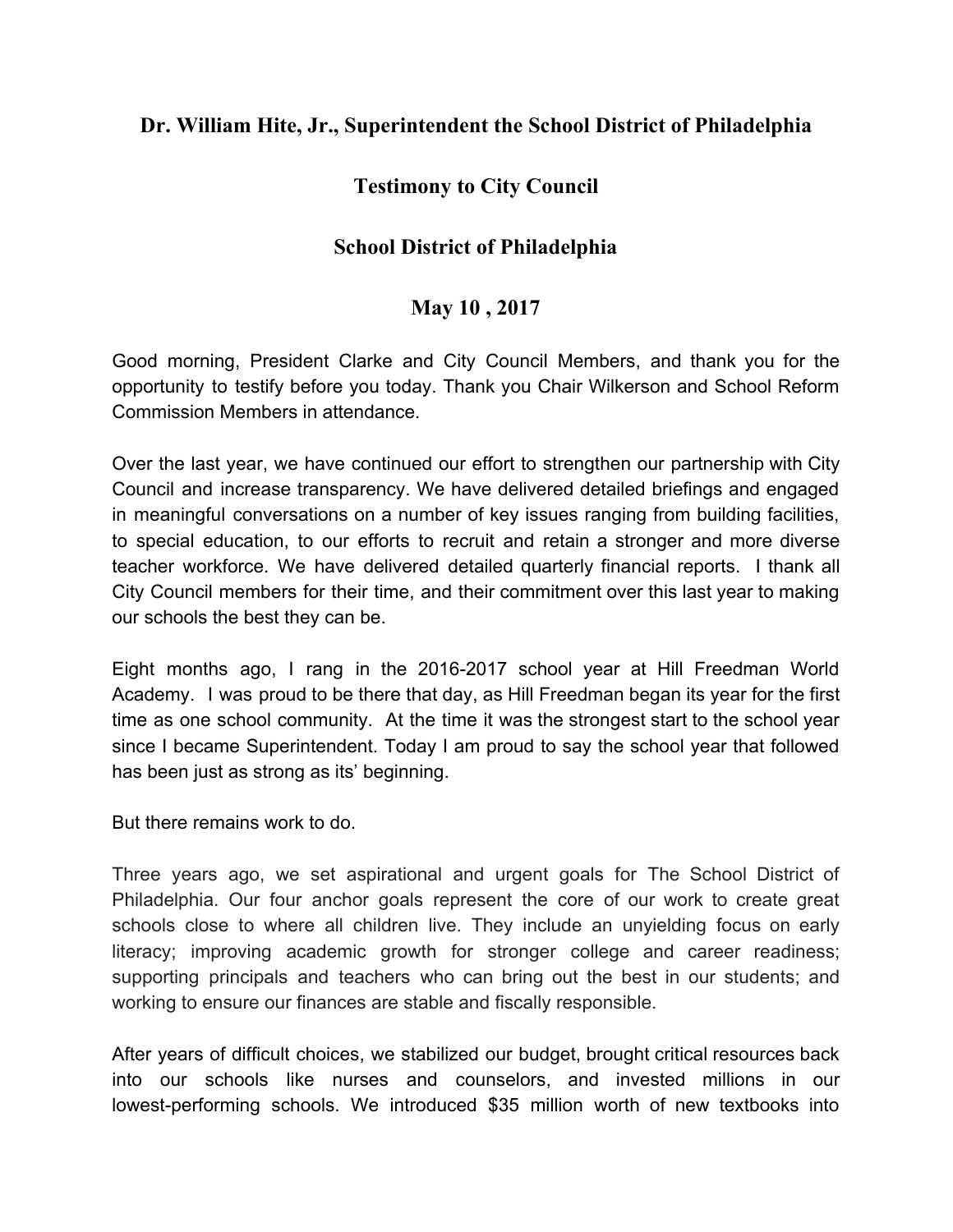schools, updated science labs with new and improved learning materials, gave teachers new laptops, and filled 99% of our teacher positions.

Our efforts are paying off. We continue to see improvements across the District, and we are encouraged by the progress we see in individual schools and classrooms. 115 District schools increased their SPR (School Progress Report) scores and 43 District schools went up an overall SPR tier. But while we have made progress and laid the foundation for future growth, we must also recognize that improving results in urban education does not come easy. It takes time.

Great schools are not the product of one year's work; they are a multi-year effort that requires changing mind-sets, changing expectations, and improving results. We remain committed to the programs we've put in place, knowing they will create measurable results and impact our students' future success.

As you are well aware, until last year, The School District of Philadelphia had been operating under extremely challenging budgetary conditions, which required many difficult and painful decisions. Decisions no one wants to ever have to repeat again. We appreciate your support when our funding from Harrisburg was dramatically cut, and thank you for standing up and putting the children of Philadelphia first.

I am proud to say we ended last year with a positive fund balance for the second consecutive year, and project we will do so again, this year. However, we find ourselves one year closer to the fiscal cliff we identified last year during this time.

The best funding system for Philadelphia schools is one that gives The School District of Philadelphia predictable, sustainable and equitable revenue sources. Recurring revenues enable continued investments in our schools, and over the last year we saw many important fiscal achievements for The School District of Philadelphia to that end.

We worked with leaders in Harrisburg to extend the Cigarette Tax, guaranteeing the District at least \$58 million annually moving forward, and supported rideshare legislation through Uber and Lyft which are projected to bring in over \$2 million annually.

Through smart fiscal management, we improved our bond rating for the first positive movement in the School District's credit outlook since 2010. That in turn helped us complete a major bond refunding, which will result in more than \$100 million in projected savings over the next 20 years.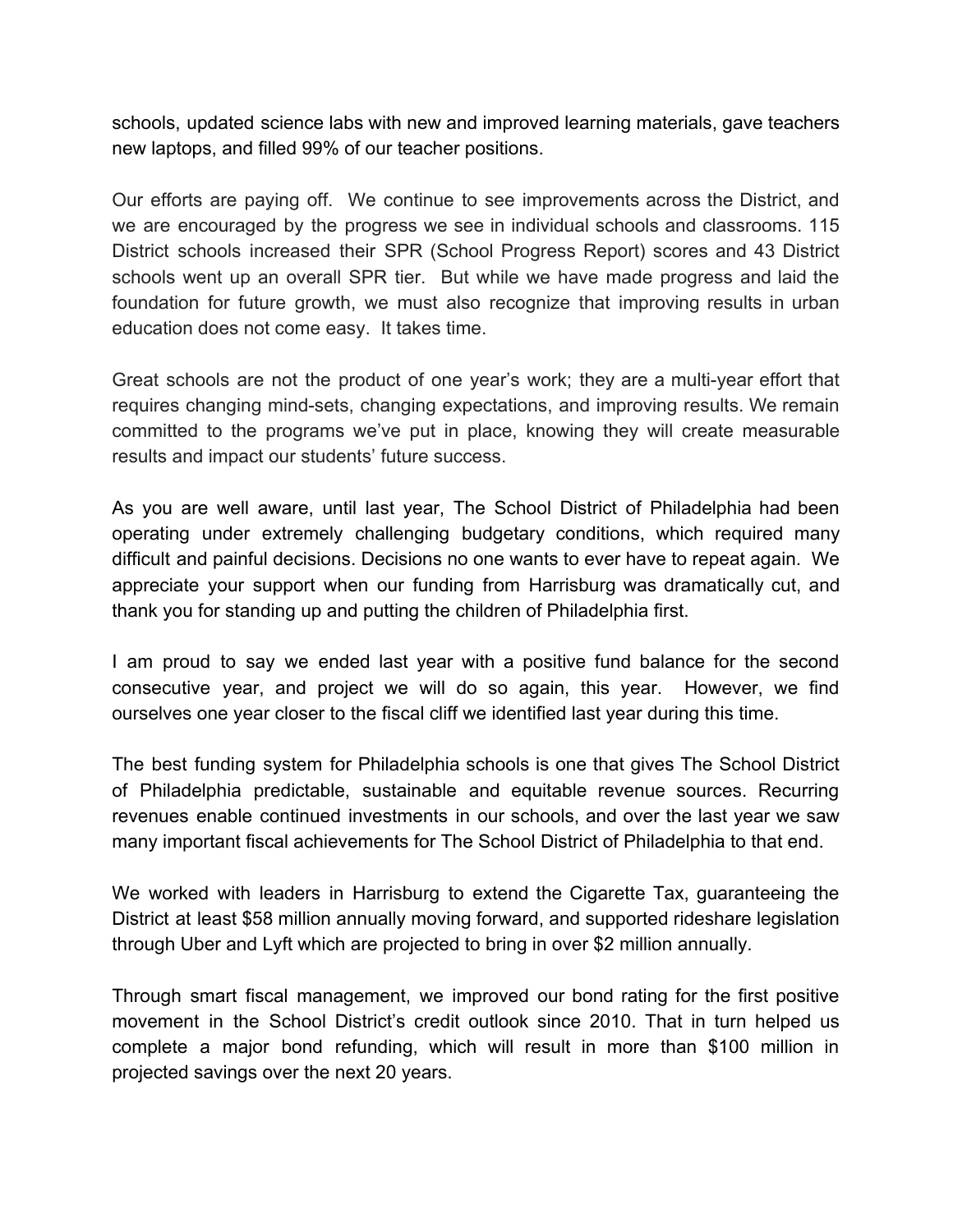These new, recurring revenues from the commercial property reassessment announced by the city will generate an average of \$65 million a year for the School District over the next five years and will allow us to make additional important investments including holding schools harmless at leveling for grades K-3, which will result in 47 additional teaching positions. We will also eliminate all 1<sup>st</sup> and 2<sup>nd</sup> grade split classes, impacting over 60 classes.

These new revenue projections have allowed us to significantly increase our contract offer to the PFT. I said at the start of the school year, one of my top priorities as Superintendent was to get a fair contract for our teachers and it remains a top priority.

I want everyone at Council to know that we remain at the table negotiating with the PFT and we continue to make progress. But a lack of a contract for our teachers has gone on long enough. Now is the time to get a fair contract that recognizes the hard work, sacrifices and dedication of our teachers.

So, let's review where we are. Last year, we began an ambitious 5-year, \$440 million investment plan which has touched every school in the District. With another year added, that investment plan now totals over \$526 million through fiscal year 2022.

Today I'm going to provide an update on those investments and our areas of focus, including our early literacy initiative; the progress we've made in staffing our schools with principals, teachers, nurses and counselors; our efforts to improve school climate and related capital investments; and our work to prepare our students for a career or college.

The first of these is our early literacy initiative, a campaign which is our top priority for the students in our District. Here's why:

Research has shown that students who are not proficient readers by the end of 3rd grade are four times more likely to drop out of high school. And, this rate rises from four to six times more likely to drop out of high school when poverty is added into the mix. Reading is critical to a student's academic success because after 3rd grade, students transition from learning to read, to reading to learn, in nearly all subject areas. Not only that, but, by 4th grade, academic success in nearly all subject areas depends on a student's ability to read.

Right now only 30% of our children are reading on grade level by 4th grade. We have the opportunity - and the moral obligation - to make a real difference in the lives of over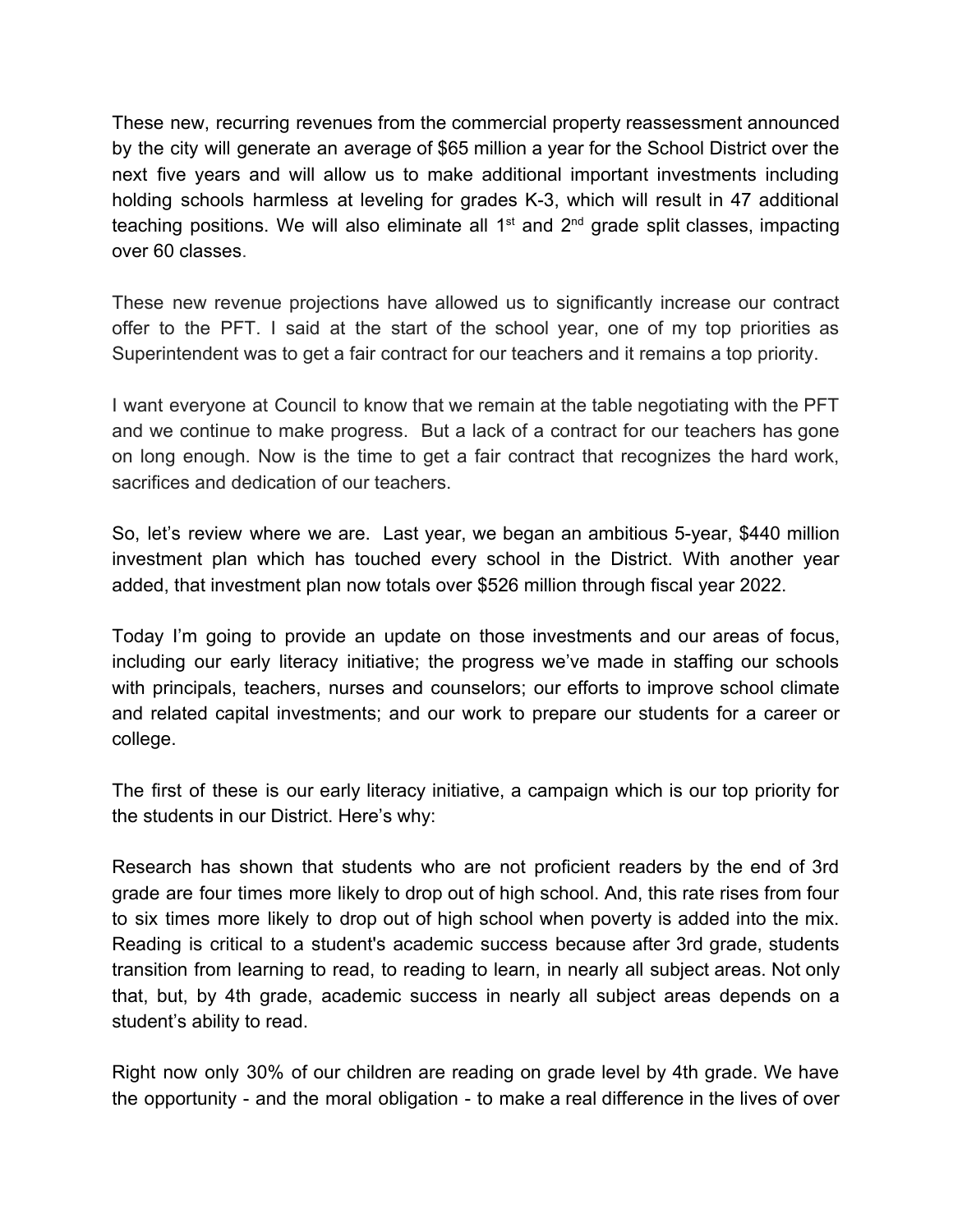200,000 children by ensuring that every child reads, at the appropriate level, by the end of third grade.

Therefore, over the last three years we have focused specifically on high-impact early literacy strategies that ensure all Kindergarten through 3rd grade students consistently receive high-quality literacy instruction. And while we are laying down a strong foundation and seeing progress, we must do more, and we must do it now. Mr. Council President, I would now like to play for you a video that highlights our efforts around early literacy.

#### **Video plays**

I would like to thank the teachers, students, and parents at Muñoz Marín Elementary School for their help in creating this inspiring video. Muñoz Marín is one of our 16 Turnaround Schools, and is a terrific example of how the investments in our lowest performing schools are making a difference.

Our early literacy strategy, which will be fully implemented from the beginning of the school year 2017-2018, focuses on three major components:

- 1. Implementing reliable, research-based reading assessments, and preparing teachers to implement these assessments with fidelity so that we can meet each student where they are and address their specific needs;
- 2. Equipping all K-3 teachers with early literacy best practices through intensive professional development, access to school-based early literacy coaches and materials such as leveled libraries; and
- 3. Providing schools with reading specialists for personalized support to students struggling to read in the traditional classroom setting.

So what does this plan actually look like, in schools?

Through the work of the Fund for the School District of Philadelphia through the ongoing Right Books Campaign, a total of 300,000 books have been placed in 1,209 classrooms across 150 elementary schools within the District. In addition, thousands of teachers have been trained in literacy instruction, impacting the lives of 29,400 K-3 students across the District.

In addition to early literacy, we made strides with strategic investments in staffing, in support of our other anchor goals. The District continues to invest in hiring the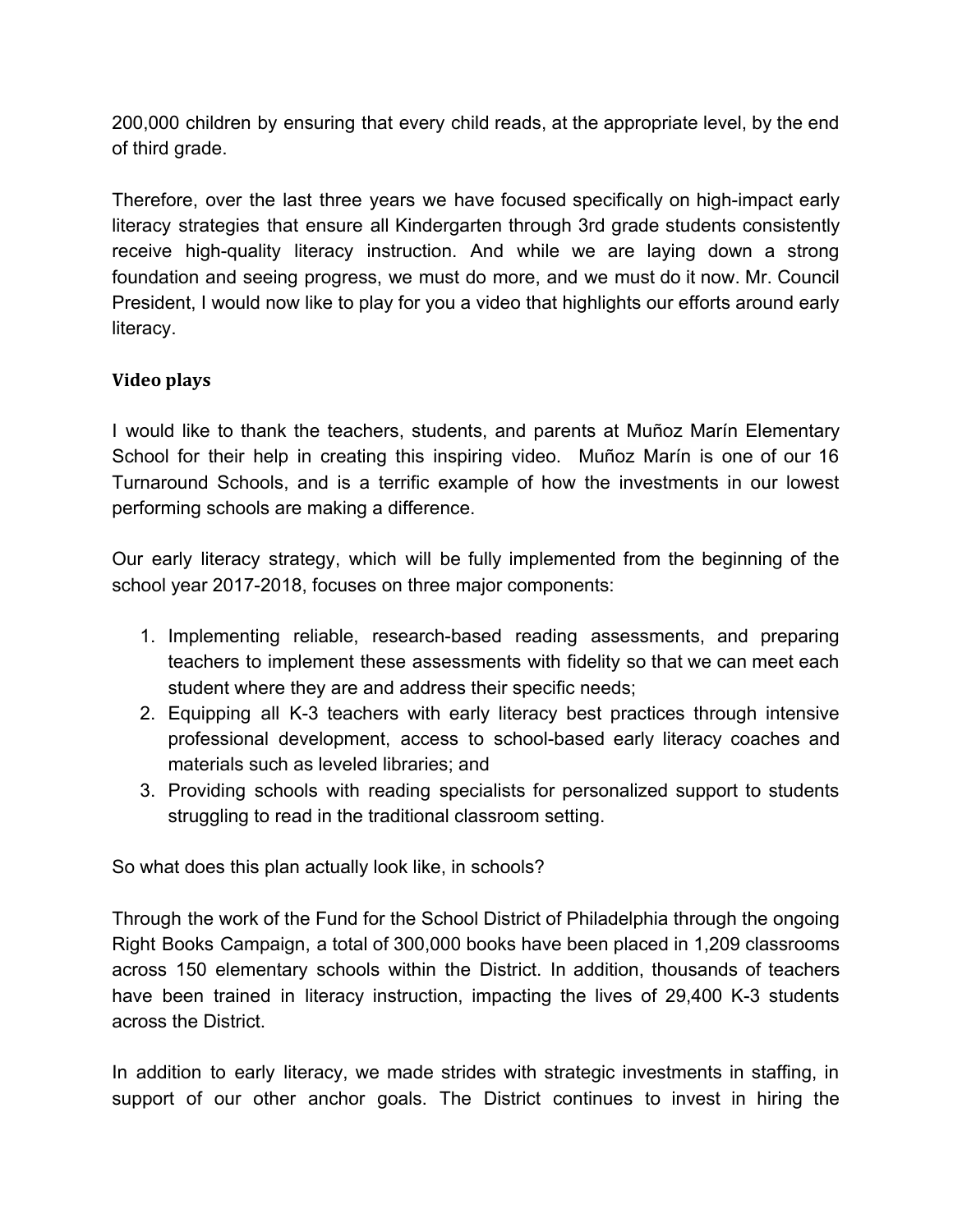principals, teachers and school support positions we need to ensure all of our schools are fully staffed, and we continue to provide the training and coaching they need to allow them to succeed and improve student outcomes.

To that end we have:

- Hired over 1,000 teachers since March of 2016
- Filled 99% of our teacher positions and expanded our teaching corp with more early literacy specialists
- Seen over 2,500 teachers attend summer training
- Redoubled our efforts at hiring a more diverse teacher and principal workforce
- Ended the substitute teacher problem by routinely filling 75% to 80% of our daily teacher absences

Great teachers and great principals are at the heart of improving our schools, but students can't learn unless the environment is conducive to learning. We know better climate is a strong indicator of future academic improvement. Our strategic efforts to support schools by implementing evidenced-based initiatives and coaching schools on best practices to improve school climate are paying off, as 74% of District schools increased their school climate scores in the 2015-2016 school year.

But we are not stopping there. We are also providing the staff that improves the climate in our schools . Last year we restored nurses and counselors in our schools, and we are adding 16 more school counselors for the 2017-2018 school year.

We are investing more resources in school climate and expanding restorative practices in schools. We are working to reduce the number of suspensions and increase the time our students are in school learning.

Alongside improvements in school climate, we are also working to improve our school facilities. Through our GreenFutures initiatives we have installed at least three hydration stations in every single District school to continue providing safe and clean drinking water, and have begun a complete District-wide lead in water testing program. And we are changing school yards with millions of investments in playgrounds and green spaces.

I am proud to share the District was just named a 2017 U.S. Department of Education Green Ribbon School District Sustainability Awardee. We were one of just nine school Districts granted the honor. The recognition honors our efforts to reduce environmental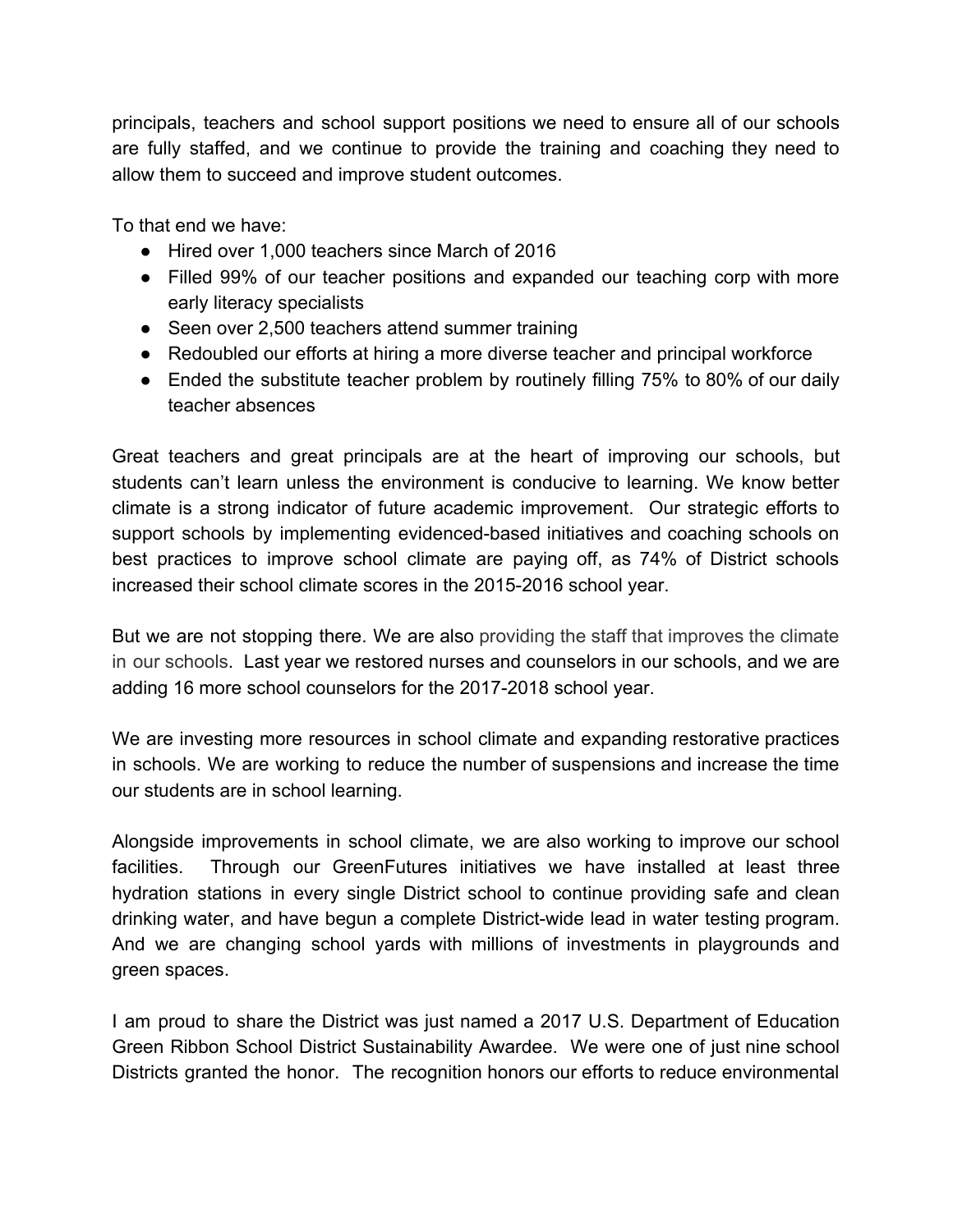impact and utility costs, improve health and wellness, and ensure effective sustainability education.

Through our Facilities Condition Assessment we have completed a thorough review of every school building and building system to better understand our capital needs and how best to use our capital funds as we begin a 5-year, \$1.1 billion capital program.

As we work to improve existing school buildings I am proud to say we are also opening two new high schools in the 2017-2018 school year, Parkway Center City Middle College High School and Big Picture High School. Over 50 schools across the nation have transformed into Middle College High Schools, and Parkway Center City Middle College High School will be the first of its kind in Philadelphia and the only one in the state of Pennsylvania.

Graduates of Parkway Center City Middle College High School will each earn a Certificate in Entrepreneurship, a Certificate in Computer Programming and Software Development and an Associate's Degree in Liberal Arts. Students can also take advantage of specialized programs such as the inquiry-based learning project in Science and Social Studies and the Arts Futures program.

Big Picture High School will be a new four-year high school serving approximately 500 students who have graduated 8th grade on time and are looking for a proven, internship-based, college preparatory experience.

Our efforts to fulfill Anchor Goal 1 - that 100% of our students will graduate ready for college or career - continue to improve as we work to strengthen the safety, climate and culture of our high schools to create environments that foster academic success.

We continue to invest in our Career and Technical Education programs, specifically student apprenticeships. We are working to grow our partnerships and repurpose certain programs to better serve our students and prepare them for the modern job market and the demands of today's industries.

Last week I stood with Councilwoman Blackwell and all Council members to introduce an historic partnership with University of Pennsylvania, various Labor unions and firms to announce the launching of PennAssist to provide high quality jobs for our students after graduation.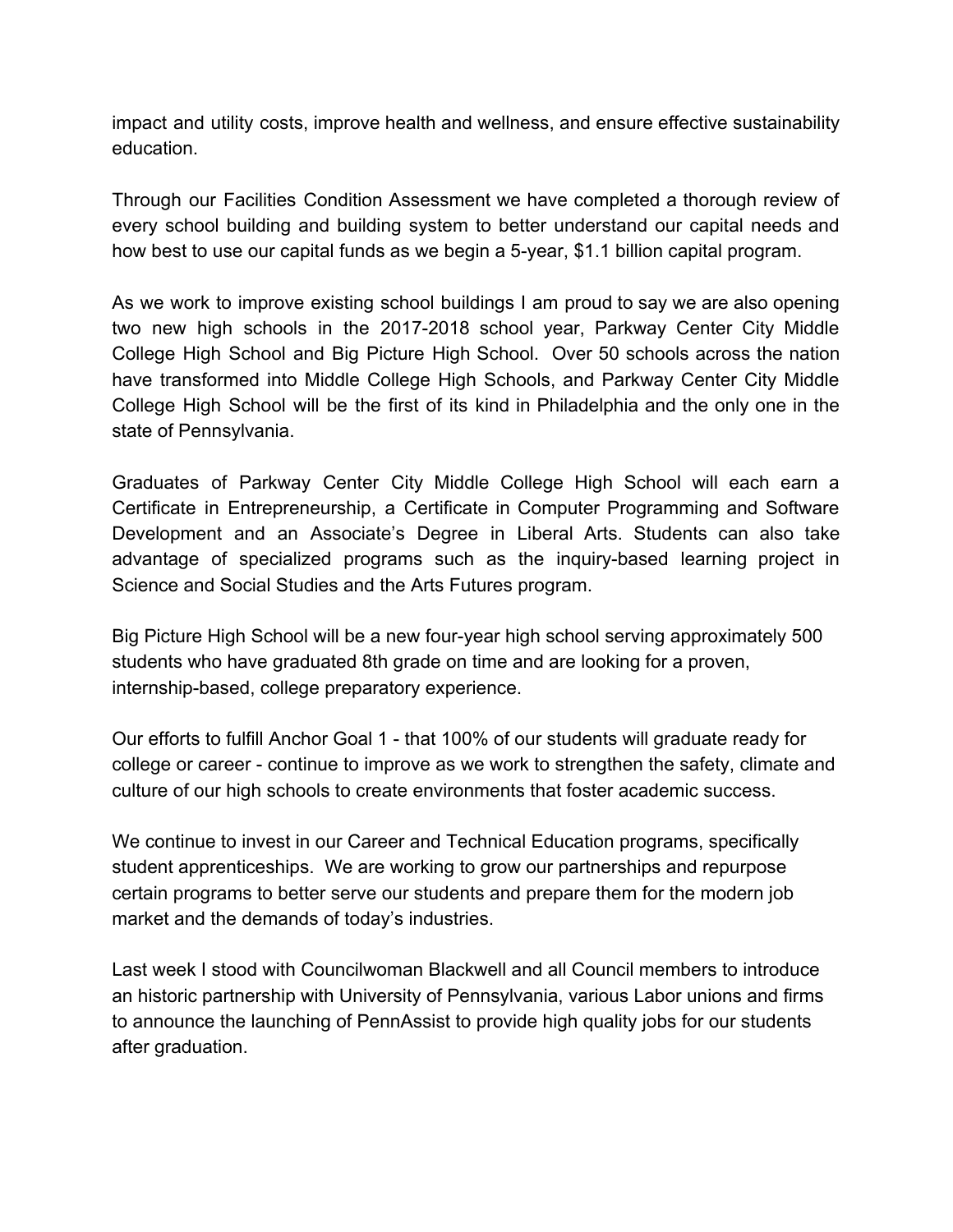Last year over 22,000 9th-12th grade students took the PSAT/SAT for free, allowing us to remove another barrier for those who wish to apply to college. And thousands of 3rd graders were able to visit college campuses for an up-close view of the college experience.

Part of our culture as a School District is being home to one of the most diverse cities in the world. We have more than 14,000 English language learners in our schools who speak 126 languages. Our diversity is our strength and that diversity must be protected.

Over the past year the School District has worked to ensure every member of our school community knows their rights under the laws and that we will not tolerate exclusivity or hate, and that our children's physical and emotional well being is a top priority.

We have convened forums with School District officials, experts and advocates who work with Muslims, immigrants, refugees, LGBTQ individuals, and other vulnerable groups to ensure all students and their families feel welcomed and included. And we have been proud to stand with members of City Council for Community Town Hall meetings to listen to and engage with our immigrant community.

Council President, I am proud of what we have accomplished and the great progress we have made across our School District. But with the backdrop of this progress we still face a fundamental problem when it comes to our budget. Our expenditures continue to outpace our revenues by almost 2% and starting next year we will begin facing fiscal challenges that will force a series of difficult choices. These are the very challenges we projected we'd be facing, when we spoke with you at this time, last year.

This year we have an opportunity to develop a road map to head off these challenges so that the School District can continue to put the children of Philadelphia first. This will allow us to maintain or increase our investment plan, offer fair and fiscally responsible labor contracts, and do so before the School District faces a fiscal crisis again and stalls the progress we have been making. This is why we need to continue the dialogue with our funders, the City and the Commonwealth, to ensure that we will sustain the progress of our schools and our children.

Before I conclude my remarks, I want to thank each and every member of the Philadelphia City Council for their continued support of our schools and students. We believe all students can and will learn, that each child's unique skills and experiences